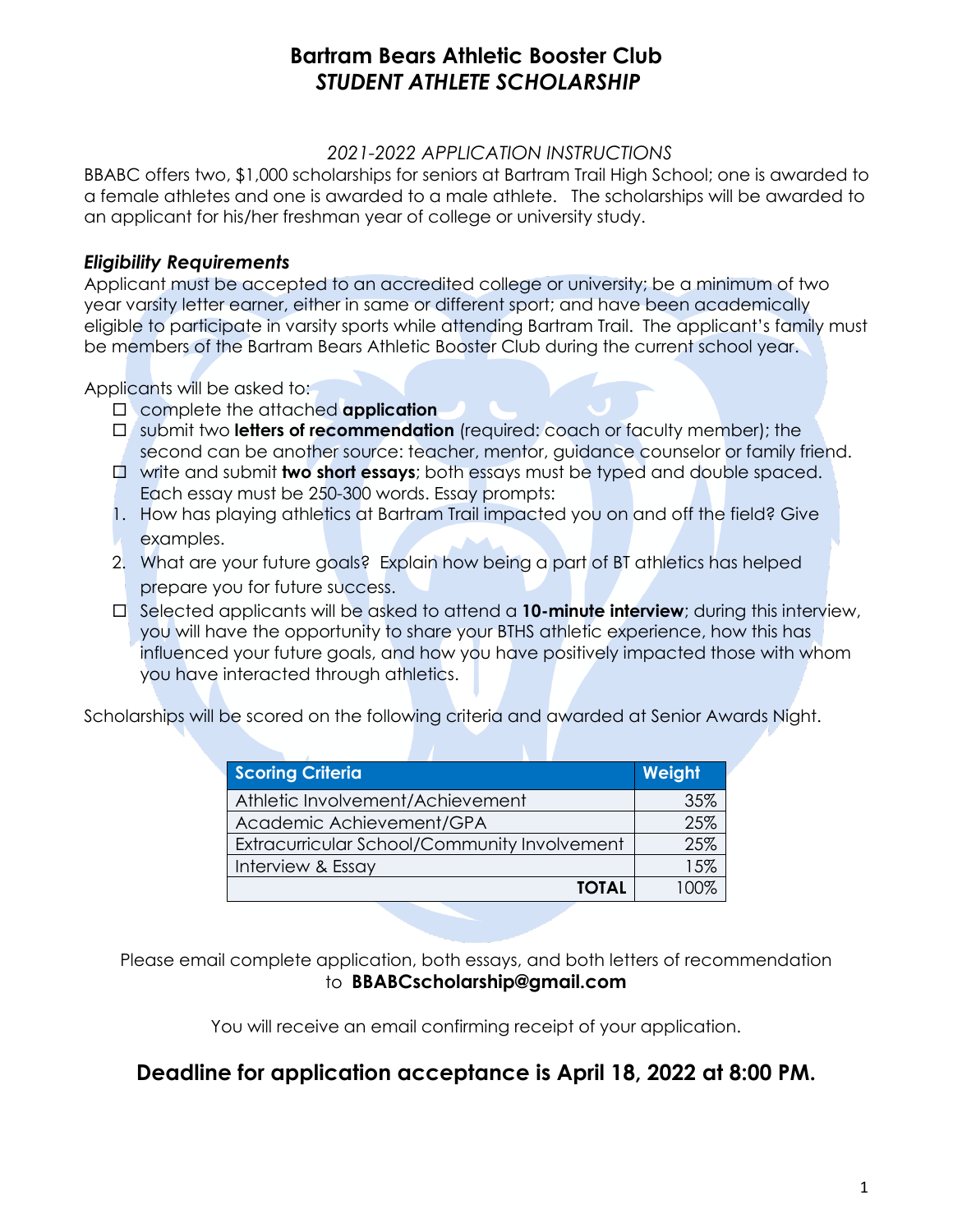# **Bartram Bears Athletic Booster Club -** *SCHOLARSHIP APPLICATION*

| First                                                          | Middle               |      | Last                                                                                  |  |
|----------------------------------------------------------------|----------------------|------|---------------------------------------------------------------------------------------|--|
| ADDRESS: NAME OF STREET                                        |                      |      |                                                                                       |  |
| Street                                                         |                      | City | <b>Zip Code</b>                                                                       |  |
|                                                                |                      |      |                                                                                       |  |
| AGE: _____DATE OF BIRTH: _______________                       |                      |      |                                                                                       |  |
|                                                                |                      |      |                                                                                       |  |
| <b>SECTION I</b>                                               |                      |      | List sports played, number of years played and designate JV or Varsity for each year: |  |
|                                                                |                      |      |                                                                                       |  |
|                                                                |                      |      |                                                                                       |  |
|                                                                |                      |      |                                                                                       |  |
|                                                                |                      |      |                                                                                       |  |
|                                                                |                      |      |                                                                                       |  |
|                                                                |                      |      |                                                                                       |  |
| How many varsity letters have you earned?                      |                      |      |                                                                                       |  |
|                                                                |                      |      | List your athletic honors and achievements; include competition season awards         |  |
| (cheer/dance) here and information on any scholarships earned: |                      |      |                                                                                       |  |
|                                                                |                      |      |                                                                                       |  |
|                                                                |                      |      |                                                                                       |  |
|                                                                |                      |      |                                                                                       |  |
|                                                                |                      |      |                                                                                       |  |
|                                                                |                      |      |                                                                                       |  |
|                                                                |                      |      |                                                                                       |  |
|                                                                |                      |      |                                                                                       |  |
|                                                                |                      |      |                                                                                       |  |
|                                                                |                      |      |                                                                                       |  |
| <b>SECTION II</b>                                              |                      |      |                                                                                       |  |
| UNWEIGHTED GPA:                                                | <b>WEIGHTED GPA:</b> |      |                                                                                       |  |
|                                                                |                      |      | List your academic honors and achievements (include any scholarships earned):         |  |
|                                                                |                      |      |                                                                                       |  |
|                                                                |                      |      |                                                                                       |  |
|                                                                |                      |      |                                                                                       |  |
|                                                                |                      |      |                                                                                       |  |
|                                                                |                      |      |                                                                                       |  |
|                                                                |                      |      |                                                                                       |  |
|                                                                |                      |      |                                                                                       |  |
|                                                                |                      |      |                                                                                       |  |
|                                                                |                      |      |                                                                                       |  |